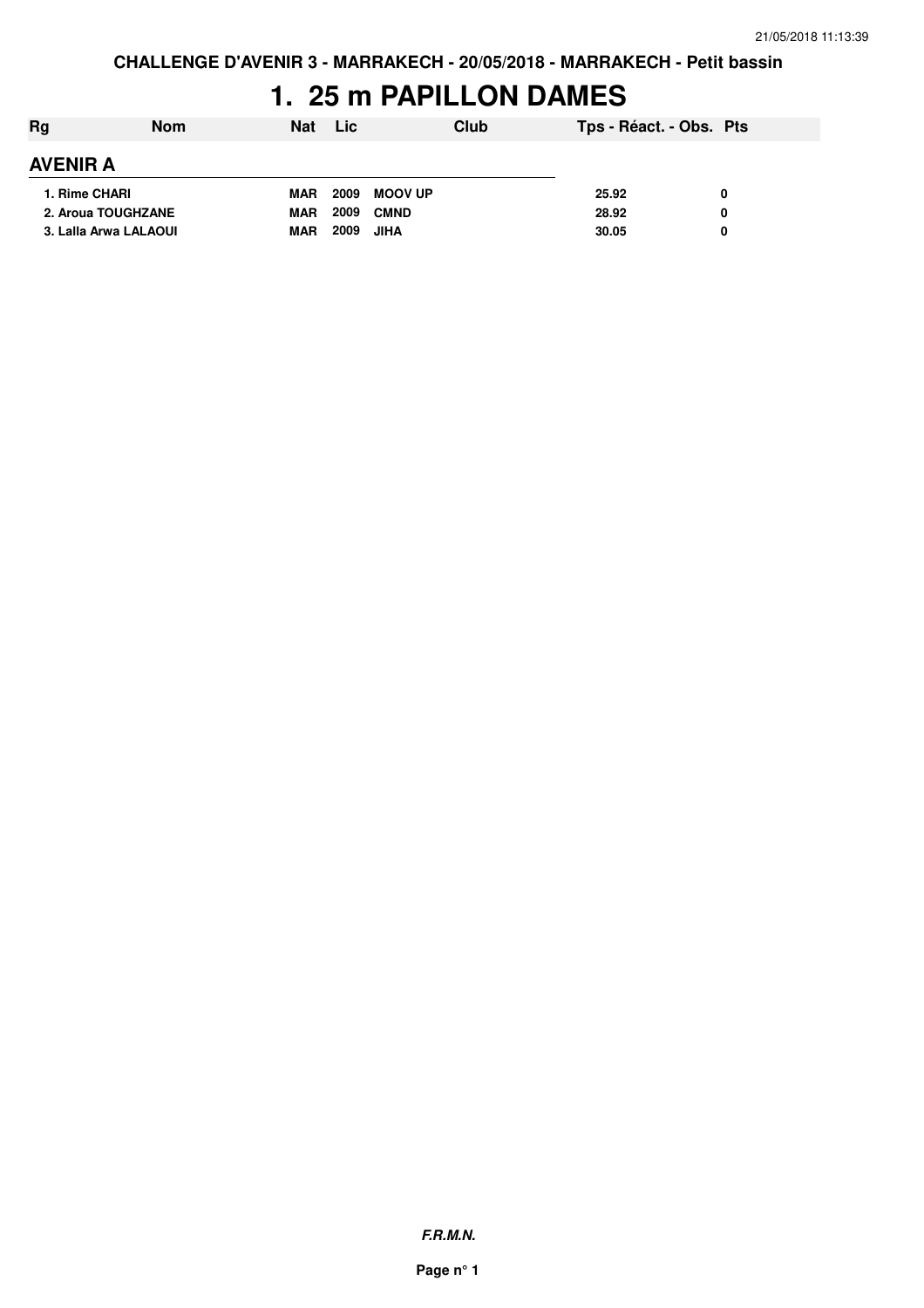## **2. 25 m PAPILLON MESSIEURS**

| Rg                       | <b>Nom</b> |            | Nat Lic |             | Club | Tps - Réact. - Obs. Pts |   |
|--------------------------|------------|------------|---------|-------------|------|-------------------------|---|
| <b>AVENIR A</b>          |            |            |         |             |      |                         |   |
| <b>1. Ziad BOUCHIKHA</b> |            | <b>MAR</b> | 2009    | <b>CMND</b> |      | 21.63                   | 0 |
| 2. Reda ERROUKHOU        |            | <b>MAR</b> | 2009    | <b>CMND</b> |      | 27.56                   | 0 |
| <b>NC. Adam NADIR</b>    |            | <b>MAR</b> | 2009    | KACM        |      | Frf n.d.                |   |
| <b>NC. Adam IDHSSAIN</b> |            | <b>MAR</b> | 2009    | <b>CMND</b> |      | Dsg NI                  | 0 |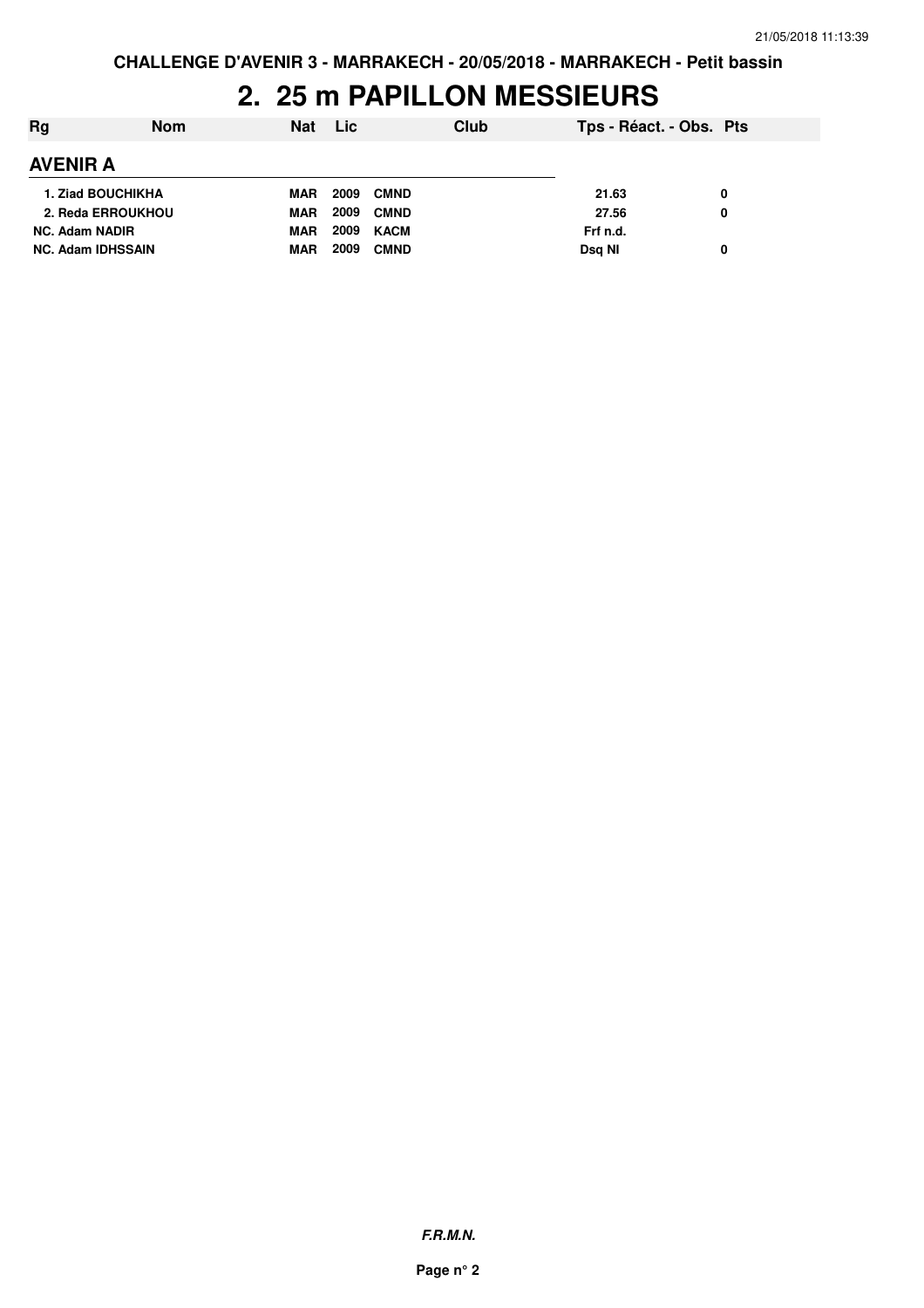#### **3. 25 m NAGE LIBRE DAMES**

| Rg                         | <b>Nom</b>                   | <b>Nat</b> | Lic  | Club           | Tps - Réact. - Obs. Pts |   |
|----------------------------|------------------------------|------------|------|----------------|-------------------------|---|
| <b>AVENIR B</b>            |                              |            |      |                |                         |   |
| 1. Manar ELOUSDI           |                              | <b>MAR</b> | 2010 | <b>JIHA</b>    | 19.55                   | 0 |
|                            | 2. Chainez MAHJOUBI          | <b>MAR</b> | 2010 | <b>ASAMIN</b>  | 22.91                   | 0 |
| 3. Nada LAAMOURI           |                              | <b>MAR</b> | 2010 | <b>JIHA</b>    | 24.47                   | 0 |
|                            | 4. Manal EL AISSARI          | <b>MAR</b> | 2011 | <b>ASAMIN</b>  | 25.31                   | 0 |
| 5. Zohra LOUKILI           |                              | <b>MAR</b> | 2011 | <b>JIHA</b>    | 25.33                   | 0 |
|                            | 6. Aya ECHEMMAKH             | <b>MAR</b> | 2011 | <b>KACM</b>    | 27.36                   | 0 |
|                            | 7. Yasmine EL KADIRI         | <b>MAR</b> | 2011 | <b>ASAMIN</b>  | 27.41                   | 0 |
| 8. Hana HMIK               |                              | <b>MAR</b> | 2010 | <b>MOOV UP</b> | 27.79                   | 0 |
|                            | 9. Hosna MAKROUMI            | <b>MAR</b> | 2010 | <b>JIHA</b>    | 28.59                   | 0 |
| 10. Maroua DAOUDI          |                              | <b>MAR</b> | 2010 | <b>MOOV UP</b> | 28.85                   | 0 |
| 11. Israe AMROUNE          |                              | <b>MAR</b> | 2010 | <b>ASAMIN</b>  | 28.91                   | 0 |
|                            | <b>12. Sofia EL KAIDOUMI</b> | <b>MAR</b> | 2011 | <b>JIHA</b>    | 28.95                   | 0 |
| 13. Saloua FATIH           |                              | <b>MAR</b> | 2010 | <b>ASAMIN</b>  | 29.27                   | 0 |
| 14. Asmaa MALIKI           |                              | <b>MAR</b> | 2010 | <b>JIHA</b>    | 29.31                   | 0 |
| 15. Rihab HINDI            |                              | <b>MAR</b> | 2011 | <b>ASAMIN</b>  | 29.81                   | 0 |
|                            | 16. Nour El Houda NAIT IDER  | <b>MAR</b> | 2010 | <b>JIHA</b>    | 32.26                   | 0 |
| 17. Salma BRAKAT           |                              | <b>MAR</b> | 2010 | <b>JIHA</b>    | 34.81                   | 0 |
| <b>18. Malak LABBARDI</b>  |                              | <b>MAR</b> | 2010 | <b>ASAMIN</b>  | 36.44                   | 0 |
|                            | 19. Lala Syrine LALAOUI      | <b>MAR</b> | 2011 | <b>JIHA</b>    | 40.44                   | 0 |
| 20. Yasmine CHAHBI         |                              | <b>MAR</b> | 2010 | <b>JIHA</b>    | 50.20                   | 0 |
| <b>NC. Malak ELBADAOUI</b> |                              | <b>MAR</b> | 2011 | <b>ASNS</b>    | Frf n.d.                |   |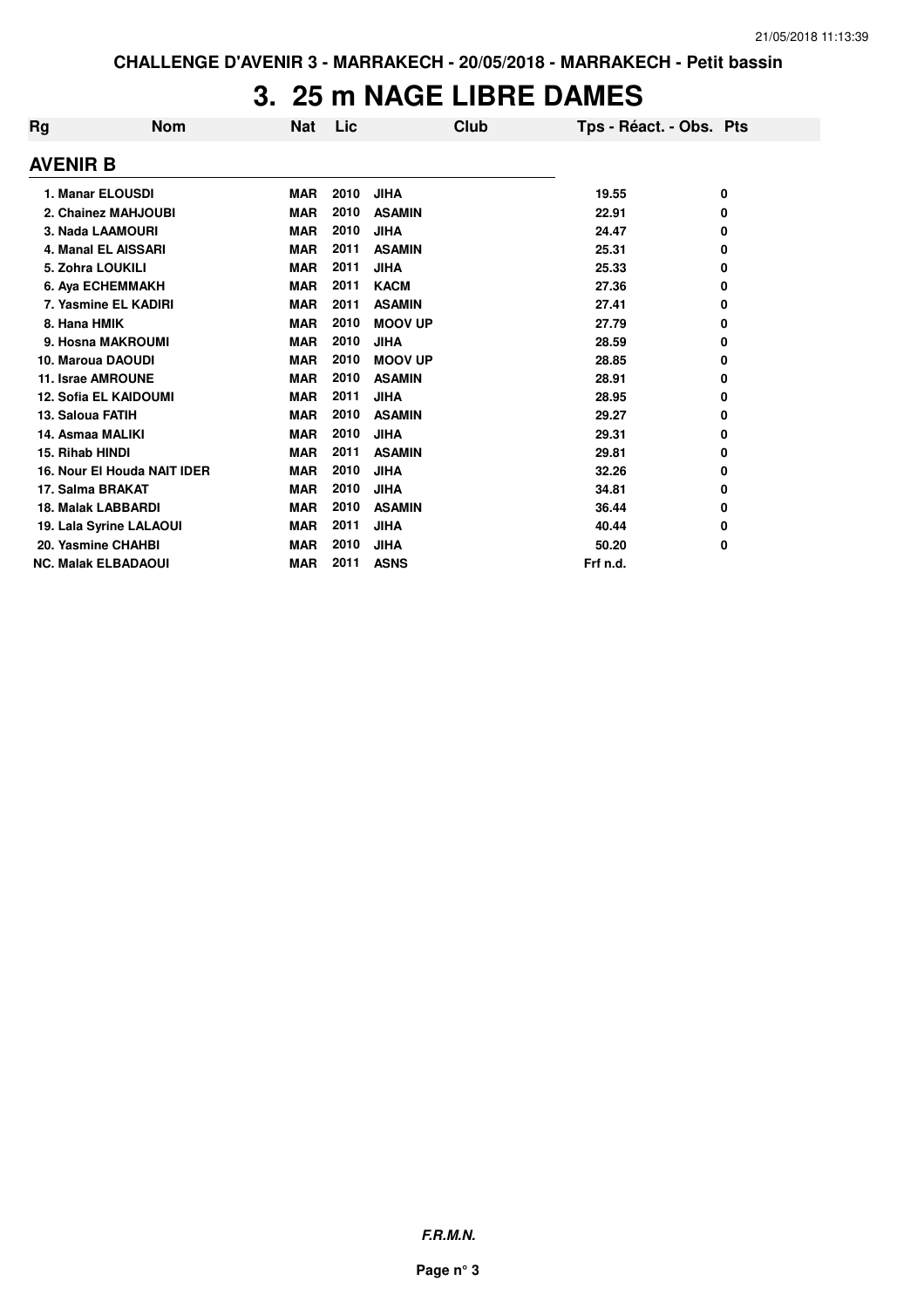#### **4. 25 m NAGE LIBRE MESSIEURS**

| Rg              | <b>Nom</b>                     | Nat        | Lic  | Club           | Tps - Réact. - Obs. Pts |   |
|-----------------|--------------------------------|------------|------|----------------|-------------------------|---|
| <b>AVENIR B</b> |                                |            |      |                |                         |   |
|                 | 1. Ziad LAMZOUGUI              | <b>MAR</b> | 2010 | <b>JIHA</b>    | 19.20                   | 0 |
|                 | 2. Elmehdi ELKHOMSI            | <b>MAR</b> | 2010 | <b>CKM</b>     | 19.67                   | 0 |
|                 | 3. Yassir HADRI                | <b>MAR</b> | 2010 | <b>CMND</b>    | 20.10                   | 0 |
|                 | 4. Taha DIANE                  | <b>MAR</b> | 2010 | <b>ASAMIN</b>  | 20.77                   | 0 |
|                 | 5. Abdellah BOUABIDI           | <b>MAR</b> | 2010 | <b>JIHA</b>    | 20.98                   | 0 |
|                 | 6. Youness EL HOUZI            | <b>MAR</b> | 2011 | <b>CMND</b>    | 22.83                   | 0 |
|                 | 7. Anass ELHAMIDI              | <b>MAR</b> | 2010 | <b>CMND</b>    | 23.41                   | 0 |
|                 | 8. Taha EL OUADIH              | <b>MAR</b> | 2011 | <b>JIHA</b>    | 23.68                   | 0 |
|                 | 9. Mohamed Rida KHARBOUCHE     | <b>MAR</b> | 2011 | <b>ASAMIN</b>  | 23.72                   | 0 |
|                 | 10. Yassine OUARMASSI          | <b>MAR</b> | 2010 | <b>JIHA</b>    | 24.88                   | 0 |
|                 | 11. Idriss LALAOUI             | <b>MAR</b> | 2010 | <b>JIHA</b>    | 24.92                   | 0 |
|                 | <b>12. Amine AITELMADBOUH</b>  | <b>MAR</b> | 2011 | <b>JIHA</b>    | 24.93                   | 0 |
|                 | 13. Adnane HASSANI             | <b>MAR</b> | 2010 | <b>ASNS</b>    | 26.34                   | 0 |
|                 | 14. Ilyass TAJNARI             | <b>MAR</b> | 2011 | <b>JIHA</b>    | 26.41                   | 0 |
|                 | <b>15. Mohamed Amine LOUNE</b> | <b>MAR</b> | 2010 | <b>ASNS</b>    | 26.55                   | 0 |
|                 | 16. Imrane MAZZA               | <b>MAR</b> | 2010 | <b>MOOV UP</b> | 26.74                   | 0 |
|                 | 17. Zyad ZEKRITI               | <b>MAR</b> | 2011 | <b>JIHA</b>    | 26.88                   | 0 |
|                 | <b>18. Islam BOULOUMOU</b>     | <b>MAR</b> | 2010 | <b>JIHA</b>    | 27.16                   | 0 |
|                 | 19. Adam BAOUGZI               | <b>MAR</b> | 2010 | <b>MOOV UP</b> | 28.23                   | 0 |
|                 | 20. Yasser RAKIA               | <b>MAR</b> | 2010 | <b>JIHA</b>    | 28.69                   | 0 |
|                 | 21. Ismail ERRAFII             | <b>MAR</b> | 2010 | <b>JIHA</b>    | 28.78                   | 0 |
| 22. Elyes FAHI  |                                | <b>MAR</b> | 2010 | <b>ASAMIN</b>  | 28.91                   | 0 |
|                 | 23. Mohamed Ali BOUZAID        | <b>MAR</b> | 2010 | <b>JIHA</b>    | 30.28                   | 0 |
|                 | 24. Taha MABROUK               | <b>MAR</b> | 2011 | <b>JIHA</b>    | 30.46                   | 0 |
|                 | 25. Sohaib EL HORCHI           | <b>MAR</b> | 2010 | <b>ASNS</b>    | 30.52                   | 0 |
|                 | 26. Mohamed Amine ZAHIDI       | <b>MAR</b> | 2011 | <b>JIHA</b>    | 32.78                   | 0 |
|                 | 27. Yehya EL HAOUFATI          | <b>MAR</b> | 2011 | <b>KACM</b>    | 43.30                   | 0 |
|                 | 28. Mohamed Rayane OURGAL      | <b>MAR</b> | 2011 | <b>JIHA</b>    | 45.59                   | 0 |
|                 | <b>NC. Omar KADIMI</b>         | <b>MAR</b> | 2011 | <b>CMND</b>    | Frf n.d.                |   |
|                 | NC. Younes KADIMI              | <b>MAR</b> | 2011 | <b>CMND</b>    | Frf n.d.                |   |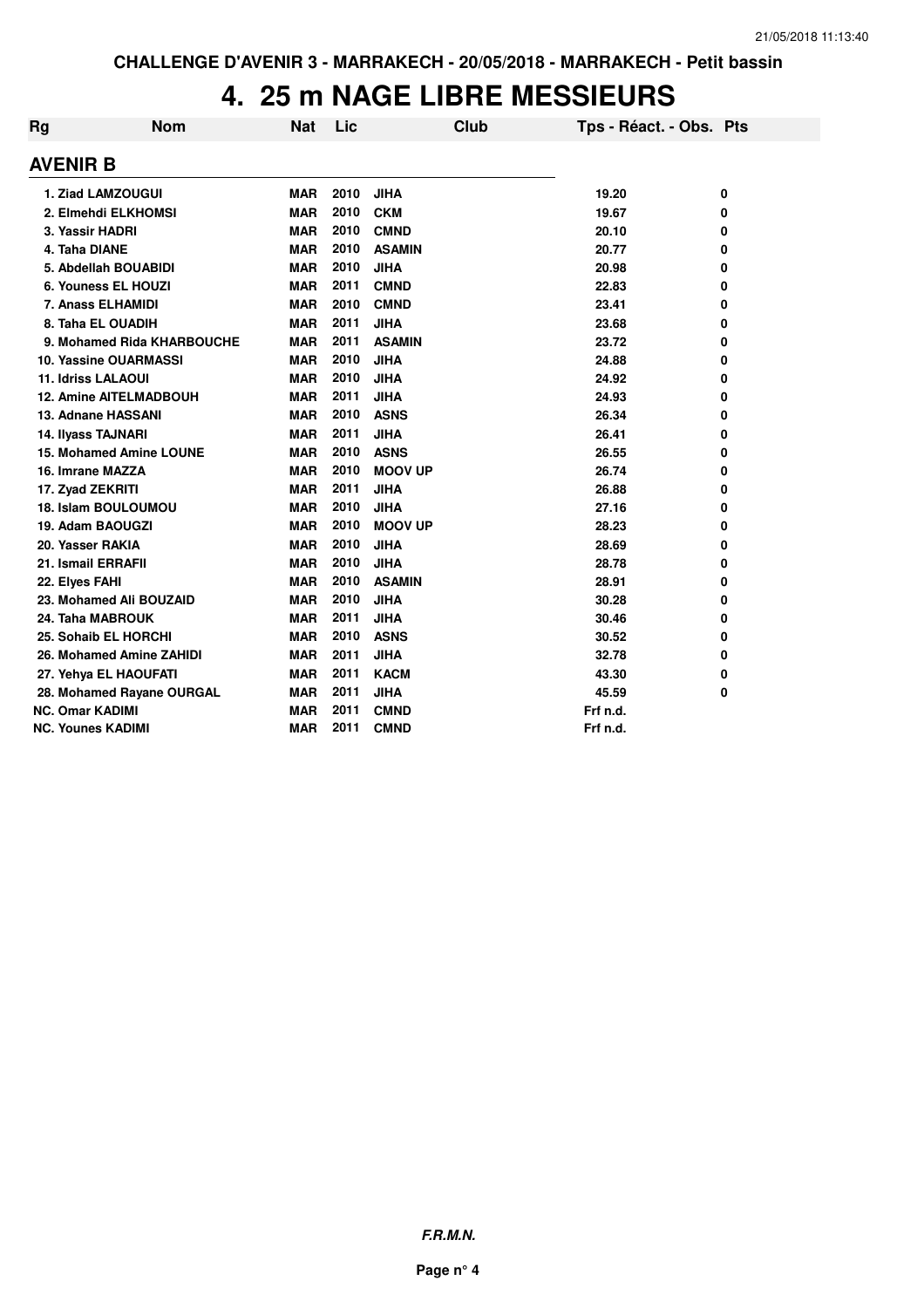#### **5. 50 m NAGE LIBRE DAMES**

| Rg                      | <b>Nom</b>                 | Nat        | Lic  | Club           | Tps - Réact. - Obs. Pts |     |
|-------------------------|----------------------------|------------|------|----------------|-------------------------|-----|
| <b>AVENIR A</b>         |                            |            |      |                |                         |     |
| 1. Safae SAHMAD         |                            | <b>MAR</b> | 2009 | <b>ASNS</b>    | 46.52                   | 132 |
| 2. Rime CHARI           |                            | <b>MAR</b> | 2009 | <b>MOOV UP</b> | 48.13                   | 119 |
|                         | 3. Yasmine QUANANE         | <b>MAR</b> | 2009 | <b>JIHA</b>    | 48.25                   | 118 |
|                         | <b>4. Marwa EDDOUNNE</b>   | <b>MAR</b> | 2009 | <b>JIHA</b>    | 49.59                   | 109 |
|                         | 5. Lalla Arwa LALAOUI      | <b>MAR</b> | 2009 | <b>JIHA</b>    | 52.13                   | 94  |
| 6. Marwa HINDI          |                            | <b>MAR</b> | 2009 | <b>ASAMIN</b>  | 52.95                   | 90  |
| 7. Kawtar NADIR         |                            | <b>MAR</b> | 2009 | <b>KACM</b>    | 53.70                   | 86  |
| 8. Sara TABIT           |                            | <b>MAR</b> | 2009 | <b>ASAMIN</b>  | 54.95                   | 80  |
|                         | 9. Rihab BELGHERABAL       | <b>MAR</b> | 2009 | <b>JIHA</b>    | 59.53                   | 63  |
| 10. Malak JERID         |                            | <b>MAR</b> | 2009 | <b>JIHA</b>    | 59.98                   | 61  |
|                         | <b>11. Aroua TOUGHZANE</b> | <b>MAR</b> | 2009 | <b>CMND</b>    | 1:00.31                 | 60  |
| 12. Aya TABJIA          |                            | <b>MAR</b> | 2009 | <b>ASAMIN</b>  | 1:01.51                 | 57  |
|                         | 13. Fatima SILVA PINTO     | <b>MAR</b> | 2009 | <b>ASAMIN</b>  | 1:02.16                 | 55  |
|                         | <b>NC. Joumana KHORSI</b>  | <b>MAR</b> | 2009 | <b>ASNS</b>    | Frf n.d.                |     |
|                         | <b>NC. Imane ECHEMMAKH</b> | <b>MAR</b> | 2009 | <b>KACM</b>    | Frf n.d.                |     |
| <b>NC. Asmaa BAKARI</b> |                            | <b>MAR</b> | 2009 | <b>CMND</b>    | Frf n.d.                |     |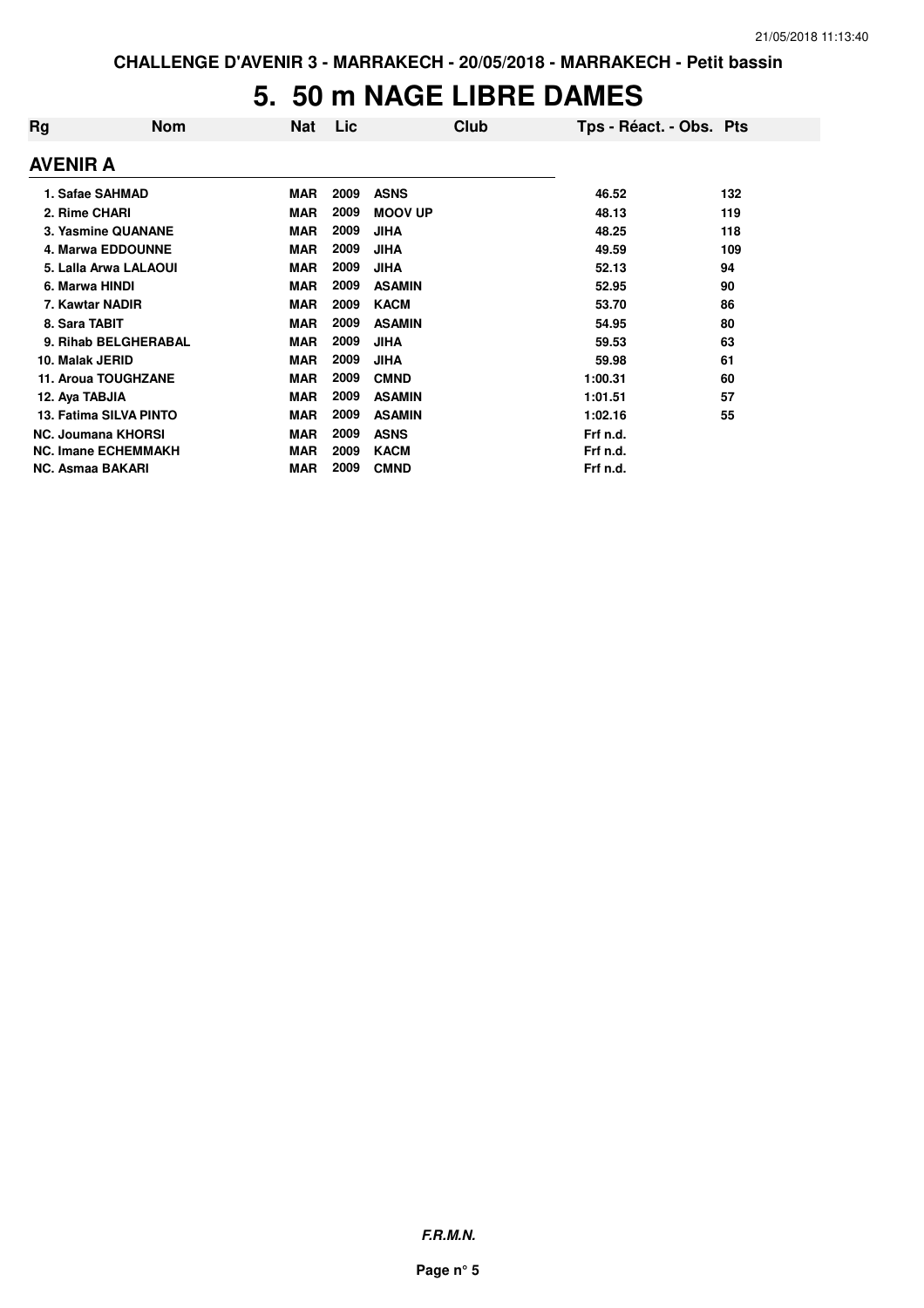#### **6. 50 m NAGE LIBRE MESSIEURS**

| Rg                                | <b>Nom</b> | Nat        | Lic  | Club           | Tps - Réact. - Obs. Pts |     |
|-----------------------------------|------------|------------|------|----------------|-------------------------|-----|
| <b>AVENIR A</b>                   |            |            |      |                |                         |     |
| 1. Ziad BOUCHIKHA                 |            | <b>MAR</b> | 2009 | <b>CMND</b>    | 41.00                   | 132 |
| 1. Amer ELHAMIL                   |            | <b>MAR</b> | 2009 | <b>JIHA</b>    | 41.00                   | 132 |
| 3. Walid CHAYED                   |            | <b>MAR</b> | 2009 | <b>JIHA</b>    | 41.55                   | 127 |
| 4. Samy AHNAKACH                  |            | <b>MAR</b> | 2009 | <b>JIHA</b>    | 43.15                   | 113 |
| 5. Mohamed Taha FAGOUL            |            | <b>MAR</b> | 2009 | <b>MOOV UP</b> | 46.48                   | 91  |
| 6. Abdollah MESAOUDI              |            | <b>MAR</b> | 2009 | <b>JIHA</b>    | 49.06                   | 77  |
| 7. Mohamed Amine BOUCHBOUK        |            | <b>MAR</b> | 2009 | <b>JIHA</b>    | 51.31                   | 67  |
| 8. Omar Yousuf MUHAMMAD           |            | <b>MAR</b> | 2009 | <b>JIHA</b>    | 57.94                   | 47  |
| 9. Yahya EL OUAHABI               |            | <b>MAR</b> | 2009 | <b>CMND</b>    | 58.00                   | 46  |
| 10. Hamza AIT BIHI                |            | <b>MAR</b> | 2009 | <b>ASAMIN</b>  | 58.13                   | 46  |
| 11. Taha EL HACIDI                |            | <b>MAR</b> | 2009 | <b>JIHA</b>    | 59.22                   | 44  |
| 12. Yassine AARAFA                |            | <b>MAR</b> | 2009 | <b>ASNS</b>    | 1:02.54                 | 37  |
| 13. Adam IDHSSAIN                 |            | <b>MAR</b> | 2009 | <b>CMND</b>    | 1:03.30                 | 36  |
| 14. Abdollah LALAOUI              |            | <b>MAR</b> | 2009 | <b>JIHA</b>    | 1:05.09                 | 33  |
| <b>15. Saif Alislam BENTOUNSI</b> |            | <b>MAR</b> | 2009 | <b>ASAMIN</b>  | 1:09.05                 | 27  |
| <b>16. Mohamed Ali EL HAKOUMI</b> |            | <b>MAR</b> | 2009 | <b>KACM</b>    | 1:19.80                 | 17  |
| <b>NC. Adam HANDA</b>             |            | <b>MAR</b> | 2009 | <b>ASAMIN</b>  | Frf n.d.                |     |
| <b>NC. Ahmed Amine LOUBI</b>      |            | <b>MAR</b> | 2009 | <b>CMND</b>    | Dsq FD                  | 0   |
| <b>NC. Omar HAJJAJ</b>            |            | <b>MAR</b> | 2009 | <b>MOOV UP</b> | Dsq NI                  | 0   |

**F.R.M.N.**

**Page n° 6**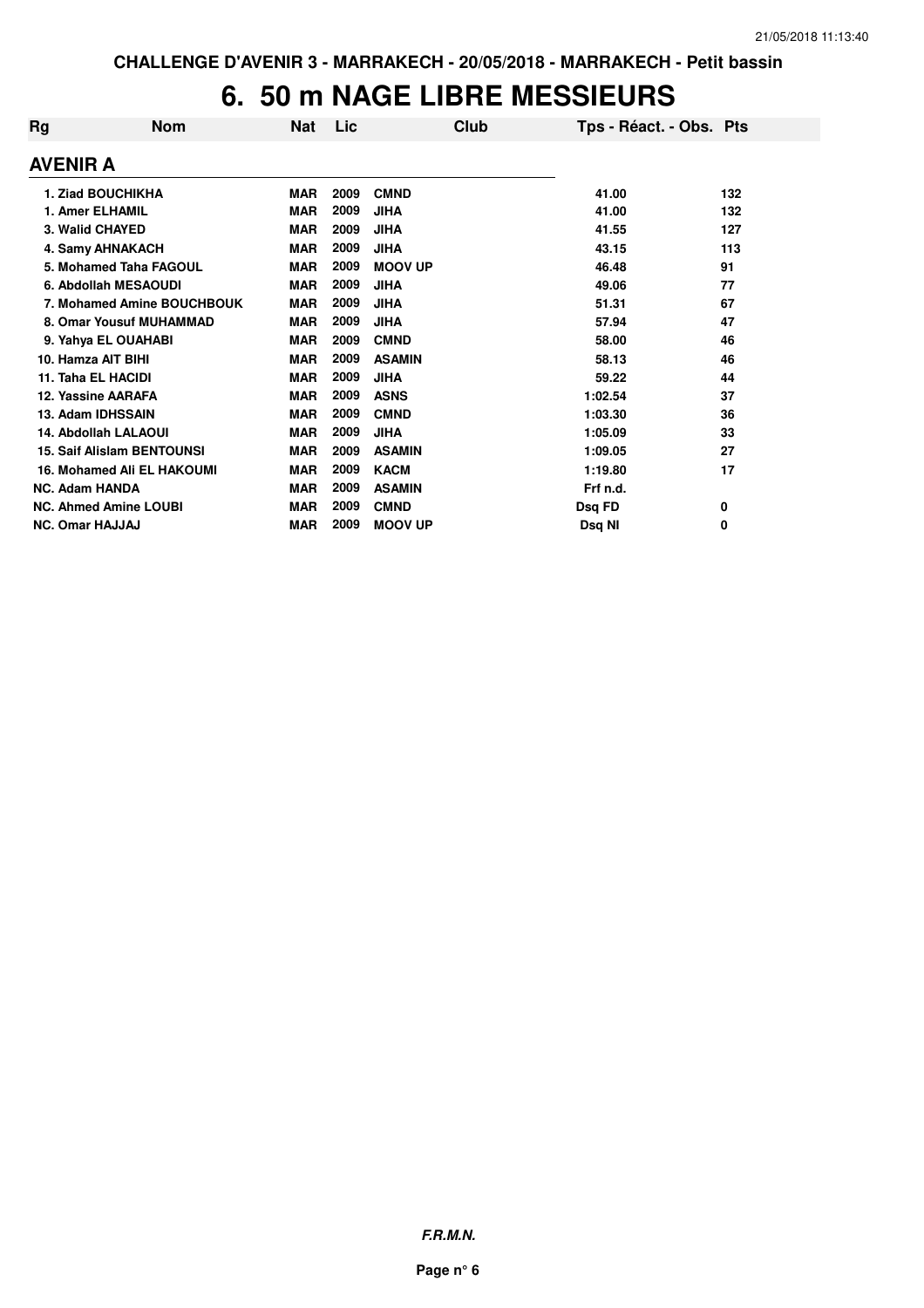#### **7. 25 m BRASSE DAMES**

| Rg                         | <b>Nom</b> | <b>Nat</b> | Lic  |                | Club | Tps - Réact. - Obs. Pts |   |
|----------------------------|------------|------------|------|----------------|------|-------------------------|---|
| <b>AVENIR B</b>            |            |            |      |                |      |                         |   |
| 1. Chainez MAHJOUBI        |            | <b>MAR</b> | 2010 | <b>ASAMIN</b>  |      | 29.94                   | 0 |
| 2. Wifaq SAOUI             |            | <b>MAR</b> | 2010 | <b>ASAMIN</b>  |      | 30.10                   | 0 |
| 3. Nada LAAMOURI           |            | <b>MAR</b> | 2010 | <b>JIHA</b>    |      | 35.13                   | 0 |
| 4. Rihab HINDI             |            | <b>MAR</b> | 2011 | <b>ASAMIN</b>  |      | 41.68                   | 0 |
| 5. Maroua DAOUDI           |            | <b>MAR</b> | 2010 | <b>MOOV UP</b> |      | 44.42                   | 0 |
| <b>NC. Nihad ABBOU</b>     |            | <b>MAR</b> | 2010 | <b>CMND</b>    |      | Frf n.d.                |   |
| <b>NC. Khouloud ELIOUJ</b> |            | <b>MAR</b> | 2010 | <b>KACM</b>    |      | Dsg NI                  | 0 |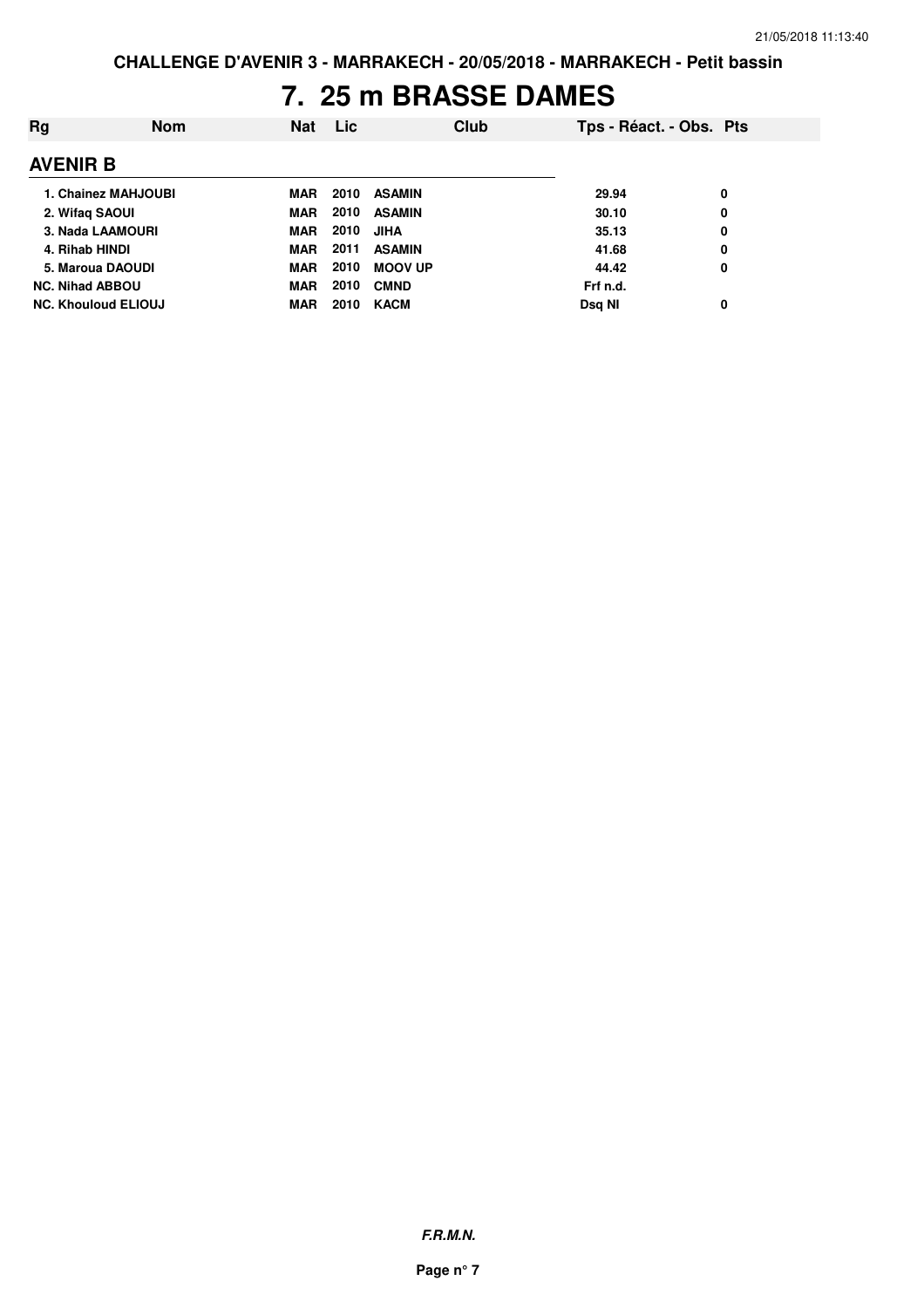#### **8. 25 m BRASSE MESSIEURS**

| Rg                        | <b>Nom</b> | <b>Nat</b> | Lic. | Club           |        | Tps - Réact. - Obs. Pts |
|---------------------------|------------|------------|------|----------------|--------|-------------------------|
| <b>AVENIR B</b>           |            |            |      |                |        |                         |
| 1. Taha DIANE             |            | MAR        | 2010 | <b>ASAMIN</b>  | 25.59  | 0                       |
| 2. Jad Imrane OURTANE     |            | <b>MAR</b> | 2010 | <b>CMND</b>    | 28.47  | 0                       |
| 3. Yasser RAKIA           |            | <b>MAR</b> | 2010 | <b>JIHA</b>    | 31.72  | 0                       |
| 4. Adam BAOUGZI           |            | MAR        | 2010 | <b>MOOV UP</b> | 34.69  | 0                       |
| <b>NC. Anass ELHAMIDI</b> |            | MAR        | 2010 | <b>CMND</b>    | Dsg NI | 0                       |
| <b>NC. Yassir HADRI</b>   |            | <b>MAR</b> | 2010 | <b>CMND</b>    | Dsg NI | 0                       |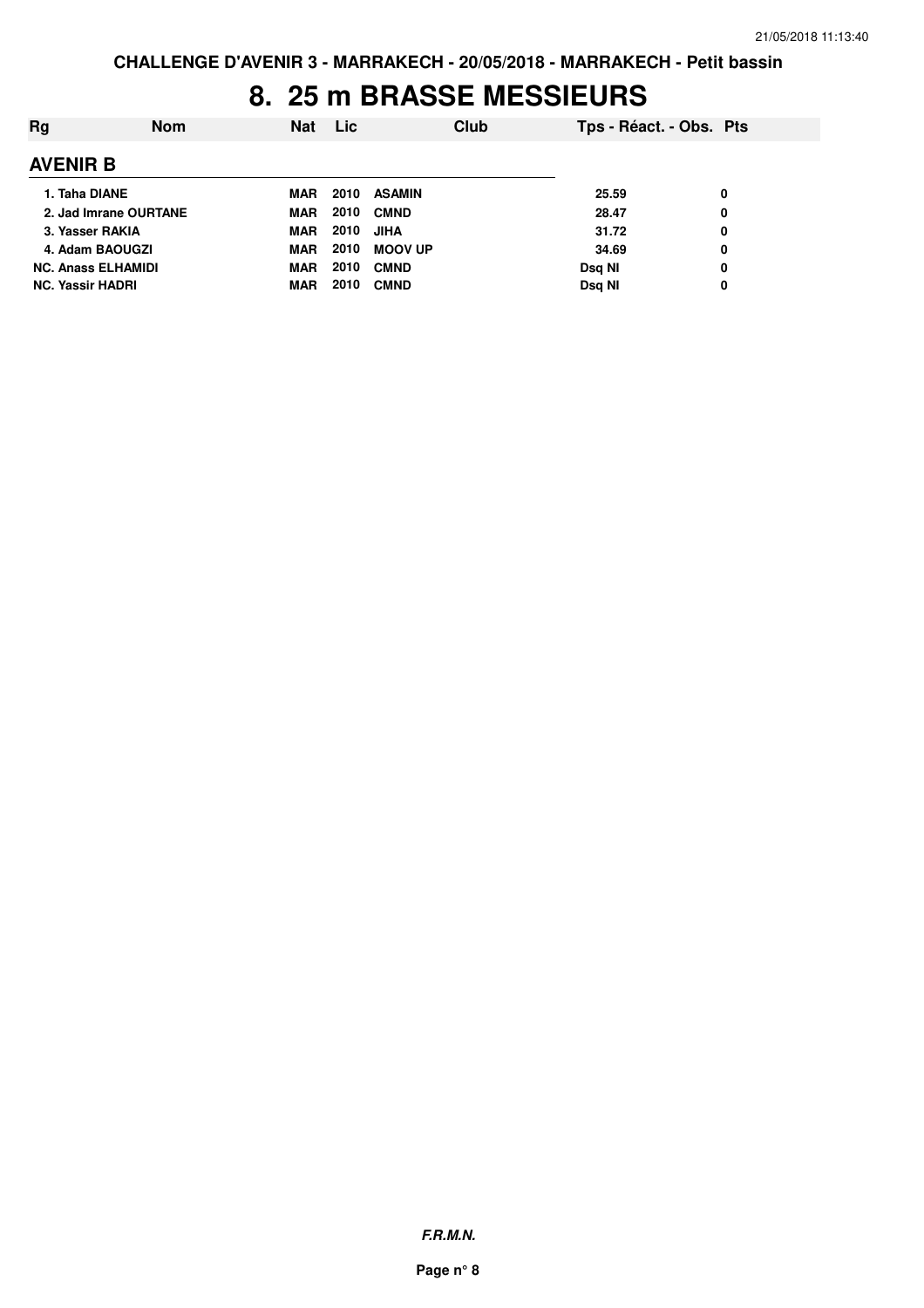#### **9. 50 m BRASSE DAMES**

| Rg                      | <b>Nom</b> | <b>Nat</b> | <b>Lic</b> |               | Club | Tps - Réact. - Obs. Pts |     |
|-------------------------|------------|------------|------------|---------------|------|-------------------------|-----|
| <b>AVENIR A</b>         |            |            |            |               |      |                         |     |
| 1. Aya OUTALEB          |            | <b>MAR</b> | 2009       | <b>ASAMIN</b> |      | 57.51                   | 139 |
| 2. Safae SAHMAD         |            | MAR        | 2009       | <b>ASNS</b>   |      | 1:00.13                 | 122 |
| 3. Marwa EDDOUNNE       |            | <b>MAR</b> | 2009       | JIHA          |      | 1:05.66                 | 93  |
| 4. Fatima SILVA PINTO   |            | MAR        | 2009       | <b>ASAMIN</b> |      | 1:10.78                 | 74  |
| <b>NC. Asmaa BAKARI</b> |            | <b>MAR</b> | 2009       | <b>CMND</b>   |      | Frf n.d.                |     |
| <b>NC. Basma CHAHID</b> |            | <b>MAR</b> | 2009       | <b>JIHA</b>   |      | Frf n.d.                |     |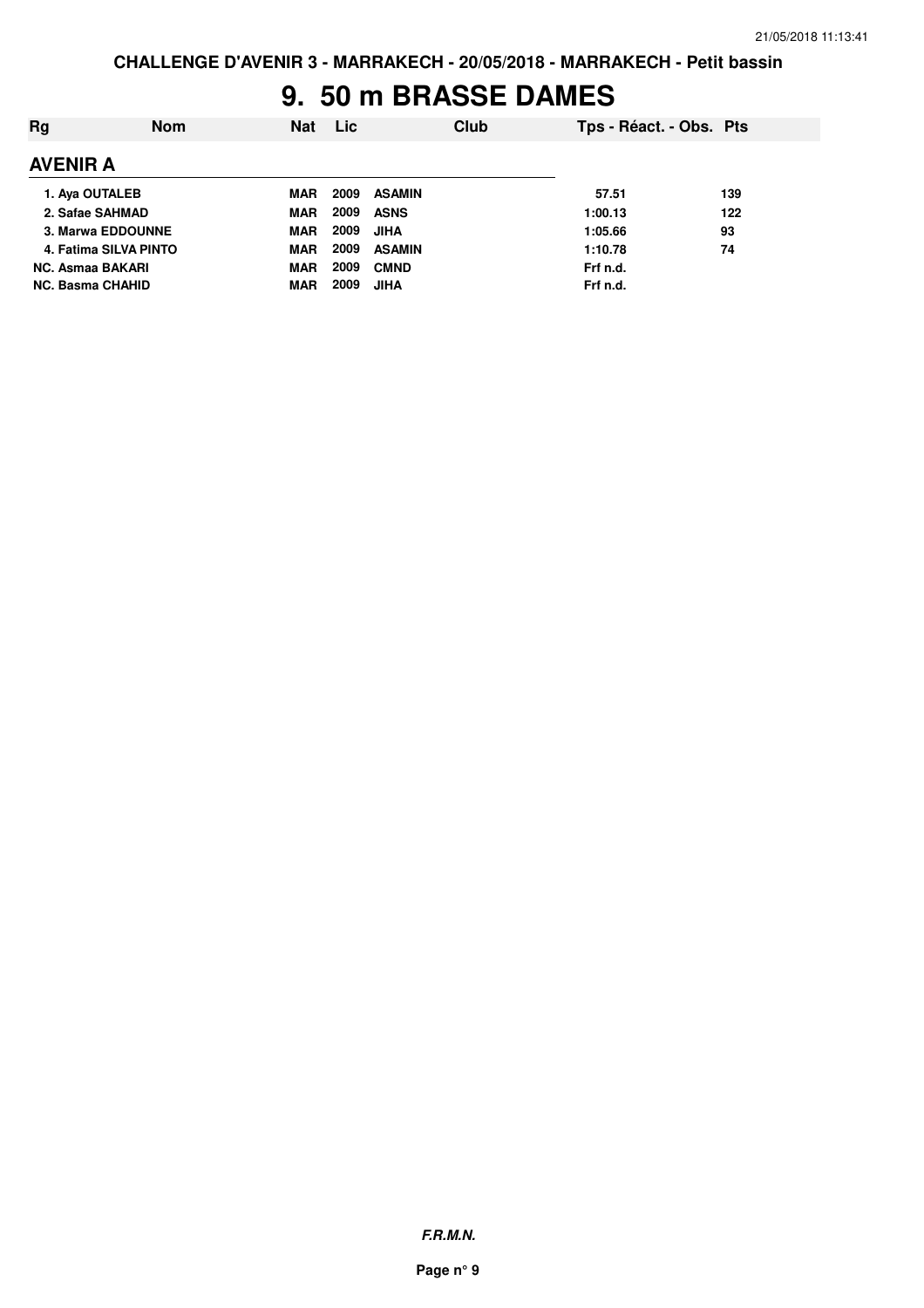#### **10. 50 m BRASSE MESSIEURS**

| Rg                            | <b>Nom</b> | <b>Nat</b> | Lic  |             | Club | Tps - Réact. - Obs. Pts |     |
|-------------------------------|------------|------------|------|-------------|------|-------------------------|-----|
| <b>AVENIR A</b>               |            |            |      |             |      |                         |     |
| 1. Amer ELHAMIL               |            | MAR        | 2009 | JIHA        |      | 55.15                   | 113 |
| 2. Islam LAKHDAR              |            | <b>MAR</b> | 2009 | KACM        |      | 56.19                   | 106 |
| 3. Walid CHAYED               |            | <b>MAR</b> | 2009 | <b>JIHA</b> |      | 1:02.13                 | 79  |
| <b>NC. Yassine AARAFA</b>     |            | <b>MAR</b> | 2009 | <b>ASNS</b> |      | Frf n.d.                |     |
| <b>NC. Ismail BELHAJ</b>      |            | <b>MAR</b> | 2009 | <b>CMND</b> |      | Frf n.d.                |     |
| <b>NC. Anas BOUCHABA</b>      |            | <b>MAR</b> | 2009 | <b>CMND</b> |      | Frf n.d.                |     |
| <b>NC. Ali IDRISSI KHALDI</b> |            | <b>MAR</b> | 2009 | <b>CMND</b> |      | Frf n.d.                |     |
| <b>NC. Yahya EL OUAHABI</b>   |            | <b>MAR</b> | 2009 | <b>CMND</b> |      | Dsg NI                  | 0   |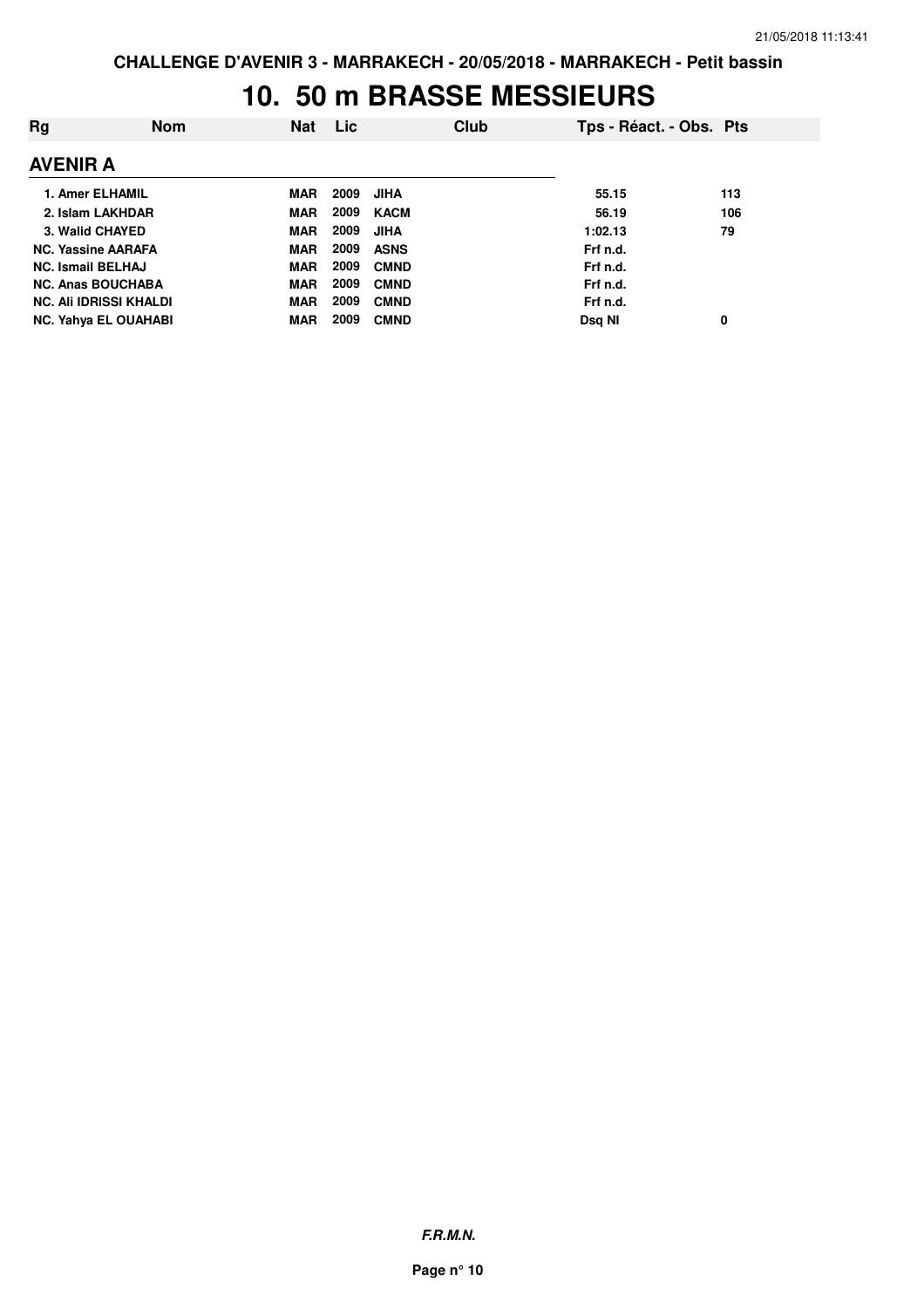# **11. 25 m DOS DAMES**

| Rg                        | <b>Nom</b>                   | <b>Nat</b> | Lic  | Club           | Tps - Réact. - Obs. Pts |   |
|---------------------------|------------------------------|------------|------|----------------|-------------------------|---|
| <b>AVENIR B</b>           |                              |            |      |                |                         |   |
|                           | 1. Manar ELOUSDI             | <b>MAR</b> | 2010 | <b>JIHA</b>    | 24.55                   | 0 |
| 2. Wifaq SAOUI            |                              | <b>MAR</b> | 2010 | <b>ASAMIN</b>  | 24.69                   | 0 |
| 3. Asmaa MALIKI           |                              | <b>MAR</b> | 2010 | <b>JIHA</b>    | 27.37                   | 0 |
|                           | 4. Manal EL AISSARI          | <b>MAR</b> | 2011 | <b>ASAMIN</b>  | 29.45                   | 0 |
| 5. Saloua FATIH           |                              | <b>MAR</b> | 2010 | <b>ASAMIN</b>  | 29.92                   | 0 |
|                           | 6. Khouloud ELIOUJ           | <b>MAR</b> | 2010 | <b>KACM</b>    | 32.88                   | 0 |
| 7. Zohra LOUKILI          |                              | <b>MAR</b> | 2011 | <b>JIHA</b>    | 34.59                   | 0 |
|                           | 8. Malak LABBARDI            | <b>MAR</b> | 2010 | <b>ASAMIN</b>  | 37.59                   | 0 |
|                           | <b>NC. Malak ELBADAOUI</b>   | <b>MAR</b> | 2011 | <b>ASNS</b>    | Frf n.d.                |   |
| <b>NC. Nihad ABBOU</b>    |                              | <b>MAR</b> | 2010 | <b>CMND</b>    | Frf n.d.                |   |
| <b>NC. Nada EL MOUMI</b>  |                              | <b>MAR</b> | 2011 | <b>JIHA</b>    | Frf n.d.                |   |
|                           | <b>NC. Aya ECHEMMAKH</b>     | <b>MAR</b> | 2011 | <b>KACM</b>    | Dsq NI                  | 0 |
| <b>NC. Israe AMROUNE</b>  |                              | <b>MAR</b> | 2010 | <b>ASAMIN</b>  | Dsq NI                  | 0 |
|                           | <b>NC. Yasmine EL KADIRI</b> | <b>MAR</b> | 2011 | <b>ASAMIN</b>  | Dsq NI                  | 0 |
| <b>NC. Hana HMIK</b>      |                              | <b>MAR</b> | 2010 | <b>MOOV UP</b> | Dsq NI                  | 0 |
|                           | <b>NC. Hosna MAKROUMI</b>    | <b>MAR</b> | 2010 | <b>JIHA</b>    | Dsq NI                  | 0 |
| <b>NC. Salma BRAKAT</b>   |                              | <b>MAR</b> | 2010 | <b>JIHA</b>    | Dsq NI                  | 0 |
| <b>NC. Yasmine CHAHBI</b> |                              | <b>MAR</b> | 2010 | <b>JIHA</b>    | Dsg NI                  | 0 |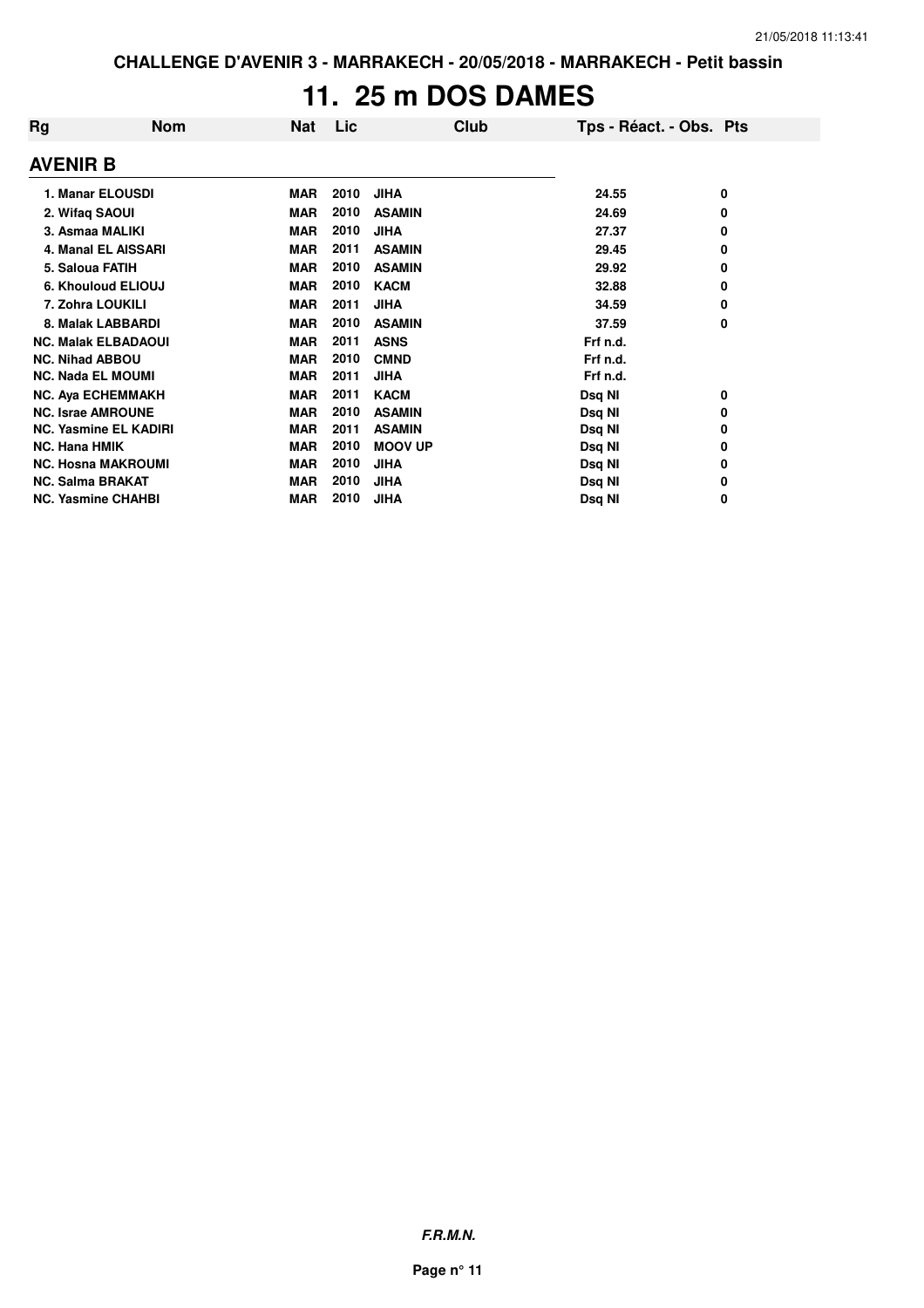#### **12. 25 m DOS MESSIEURS**

| Rg              | <b>Nom</b>                         | <b>Nat</b> | Lic  | Club           | Tps - Réact. - Obs. Pts |   |
|-----------------|------------------------------------|------------|------|----------------|-------------------------|---|
| <b>AVENIR B</b> |                                    |            |      |                |                         |   |
|                 | 1. Elmehdi ELKHOMSI                | <b>MAR</b> | 2010 | <b>CKM</b>     | 24.73                   | 0 |
|                 | 2. Abdellah BOUABIDI               | <b>MAR</b> | 2010 | <b>JIHA</b>    | 24.93                   | 0 |
|                 | 3. Yassine OUARMASSI               | <b>MAR</b> | 2010 | <b>JIHA</b>    | 29.16                   | 0 |
|                 | 4. Islam BOULOUMOU                 | <b>MAR</b> | 2010 | <b>JIHA</b>    | 29.39                   | 0 |
|                 | 5. Youness EL HOUZI                | <b>MAR</b> | 2011 | <b>CMND</b>    | 29.60                   | 0 |
|                 | 6. Ismail ERRAFII                  | <b>MAR</b> | 2010 | <b>JIHA</b>    | 29.72                   | 0 |
|                 | 7. Jad Imrane OURTANE              | <b>MAR</b> | 2010 | <b>CMND</b>    | 30.88                   | 0 |
|                 | 8. Imrane MAZZA                    | <b>MAR</b> | 2010 | <b>MOOV UP</b> | 31.96                   | 0 |
|                 | 9. Amine AITELMADBOUH              | <b>MAR</b> | 2011 | <b>JIHA</b>    | 31.98                   | 0 |
|                 | 10. Elyes FAHI                     | <b>MAR</b> | 2010 | <b>ASAMIN</b>  | 32.13                   | 0 |
|                 | <b>11. Idriss LALAOUI</b>          | <b>MAR</b> | 2010 | <b>JIHA</b>    | 32.46                   | 0 |
|                 | 12. Zyad ZEKRITI                   | <b>MAR</b> | 2011 | <b>JIHA</b>    | 33.32                   | 0 |
|                 | 13. Mohamed Amine LOUNE            | <b>MAR</b> | 2010 | <b>ASNS</b>    | 33.41                   | 0 |
|                 | <b>14. Taha EL OUADIH</b>          | <b>MAR</b> | 2011 | <b>JIHA</b>    | 34.01                   | 0 |
|                 | 15. Ilyass TAJNARI                 | <b>MAR</b> | 2011 | <b>JIHA</b>    | 34.50                   | 0 |
|                 | 16. Mohamed Amine ZAHIDI           | <b>MAR</b> | 2011 | <b>JIHA</b>    | 34.74                   | 0 |
|                 | 17. Adnane HASSANI                 | <b>MAR</b> | 2010 | <b>ASNS</b>    | 35.77                   | 0 |
|                 | <b>NC. Mohamed Rida KHARBOUCHE</b> | <b>MAR</b> | 2011 | <b>ASAMIN</b>  | Frf n.d.                |   |
|                 | <b>NC. Younes KADIMI</b>           | <b>MAR</b> | 2011 | <b>CMND</b>    | Frf n.d.                |   |
|                 | <b>NC. Yehya EL HAOUFATI</b>       | <b>MAR</b> | 2011 | <b>KACM</b>    | Dsq NI                  | 0 |
|                 | <b>NC. Sohaib EL HORCHI</b>        | <b>MAR</b> | 2010 | <b>ASNS</b>    | Dsq NI                  | 0 |
|                 | <b>NC. Mohamed Ali BOUZAID</b>     | <b>MAR</b> | 2010 | <b>JIHA</b>    | Dsq NI                  | 0 |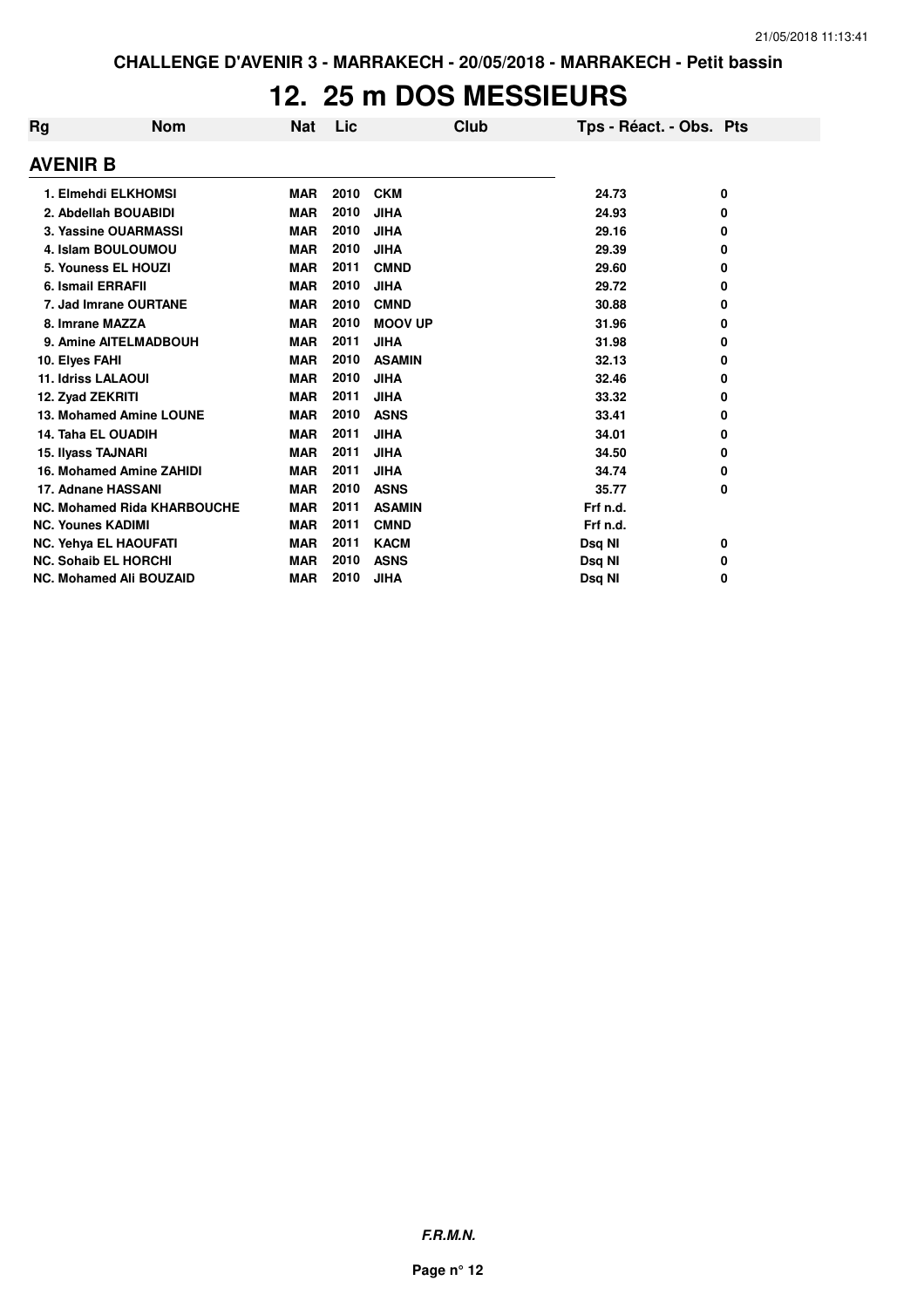# **13. 50 m DOS DAMES**

| Rg              | <b>Nom</b>                 | <b>Nat</b> | Lic  | Club           | Tps - Réact. - Obs. Pts |     |
|-----------------|----------------------------|------------|------|----------------|-------------------------|-----|
| <b>AVENIR A</b> |                            |            |      |                |                         |     |
|                 | 1. Marwa HINDI             | MAR        | 2009 | <b>ASAMIN</b>  | 58.21                   | 100 |
|                 | 2. Rihab BELGHERABAL       | <b>MAR</b> | 2009 | <b>JIHA</b>    | 1:01.75                 | 84  |
|                 | 3. Yasmine QUANANE         | <b>MAR</b> | 2009 | <b>JIHA</b>    | 1:03.41                 | 77  |
|                 | 4. Kawtar NADIR            | <b>MAR</b> | 2009 | <b>KACM</b>    | 1:03.78                 | 76  |
|                 | 5. Lobna CHOUDIRI          | <b>MAR</b> | 2009 | <b>MOOV UP</b> | 1:05.94                 | 69  |
|                 | 6. Malak JERID             | <b>MAR</b> | 2009 | <b>JIHA</b>    | 1:08.06                 | 62  |
|                 | <b>NC. Joumana KHORSI</b>  | <b>MAR</b> | 2009 | <b>ASNS</b>    | Frf n.d.                |     |
|                 | <b>NC. Imane ECHEMMAKH</b> | <b>MAR</b> | 2009 | <b>KACM</b>    | Frf n.d.                |     |
|                 | <b>NC. Aya OUTALEB</b>     | <b>MAR</b> | 2009 | <b>ASAMIN</b>  | Dsg NI                  | 0   |
|                 | <b>NC. Sara TABIT</b>      | <b>MAR</b> | 2009 | <b>ASAMIN</b>  | Dsq NI                  | 0   |
|                 | <b>NC. Aya TABJIA</b>      | <b>MAR</b> | 2009 | <b>ASAMIN</b>  | Dsg NI                  | 0   |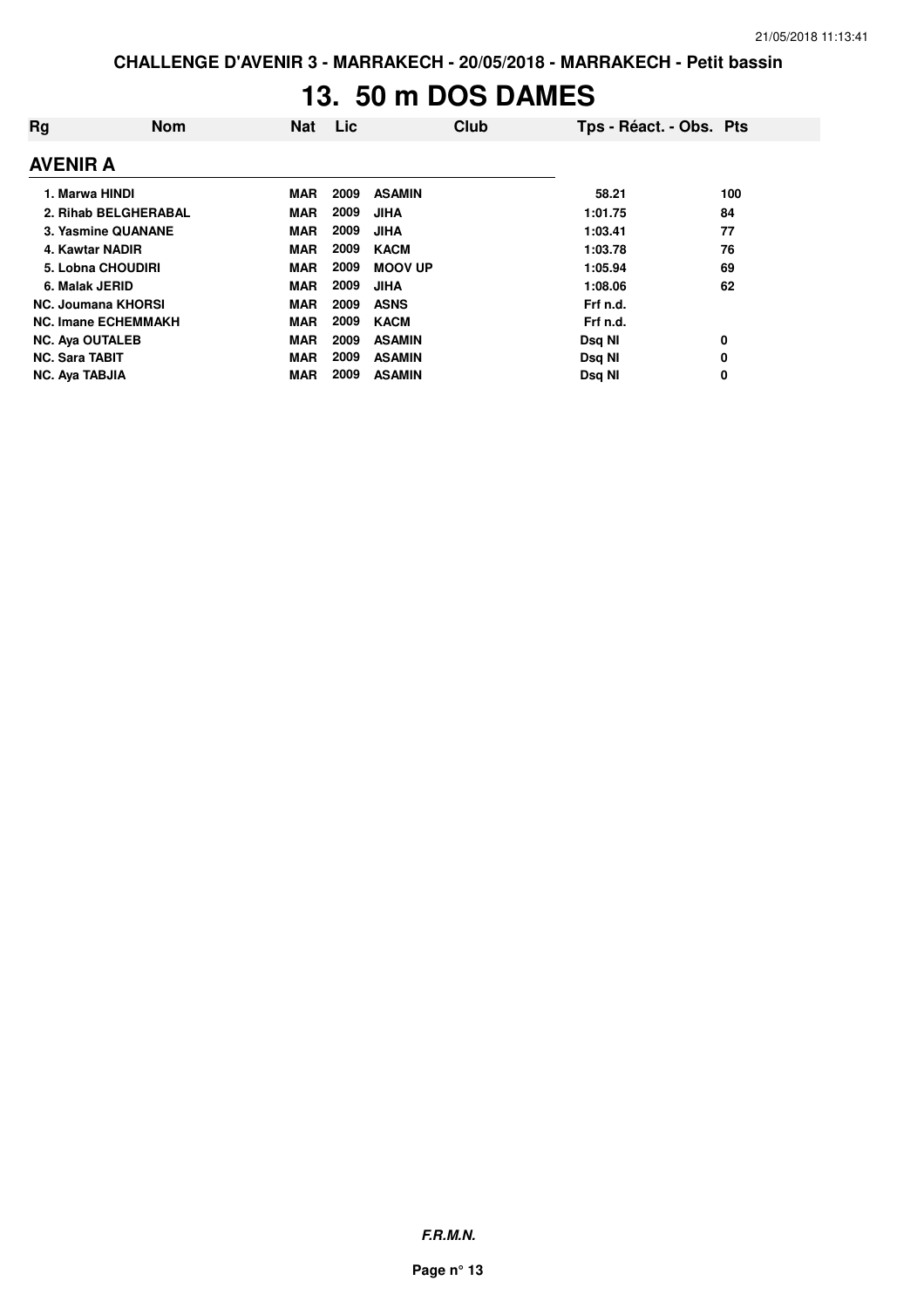## **14. 50 m DOS MESSIEURS**

| Rg       | <b>Nom</b>                        | <b>Nat</b> | Lic  |                | <b>Club</b> | Tps - Réact. - Obs. Pts |     |
|----------|-----------------------------------|------------|------|----------------|-------------|-------------------------|-----|
| AVENIR A |                                   |            |      |                |             |                         |     |
|          | 1. Islam LAKHDAR                  | <b>MAR</b> | 2009 | <b>KACM</b>    |             | 49.25                   | 116 |
|          | 2. Samy AHNAKACH                  | <b>MAR</b> | 2009 | <b>JIHA</b>    |             | 51.30                   | 102 |
|          | 3. Adam NADIR                     | <b>MAR</b> | 2009 | <b>KACM</b>    |             | 59.98                   | 64  |
|          | <b>4. Taha EL HACIDI</b>          | <b>MAR</b> | 2009 | <b>JIHA</b>    |             | 1:00.81                 | 61  |
|          | 5. Mohamed Amine BOUCHBOUK        | <b>MAR</b> | 2009 | <b>JIHA</b>    |             | 1:01.72                 | 59  |
|          | 6. Reda ERROUKHOU                 | <b>MAR</b> | 2009 | <b>CMND</b>    |             | 1:02.30                 | 57  |
|          | 7. Abdollah MESAOUDI              | <b>MAR</b> | 2009 | JIHA           |             | 1:06.02                 | 48  |
|          | 8. Abdollah LALAOUI               | <b>MAR</b> | 2009 | <b>JIHA</b>    |             | 1:07.63                 | 44  |
|          | 9. Ahmed Amine LOUBI              | <b>MAR</b> | 2009 | <b>CMND</b>    |             | 1:09.02                 | 42  |
|          | <b>10. Omar Yousuf MUHAMMAD</b>   | <b>MAR</b> | 2009 | <b>JIHA</b>    |             | 1:11.63                 | 37  |
|          | <b>11. Saif Alislam BENTOUNSI</b> | <b>MAR</b> | 2009 | <b>ASAMIN</b>  |             | 1:16.24                 | 31  |
|          | 12. Mohamed Ali EL HAKOUMI        | <b>MAR</b> | 2009 | <b>KACM</b>    |             | 1:19.41                 | 27  |
|          | <b>NC. Adam HANDA</b>             | <b>MAR</b> | 2009 | <b>ASAMIN</b>  |             | Frf n.d.                |     |
|          | <b>NC. Ismail BELHAJ</b>          | <b>MAR</b> | 2009 | <b>CMND</b>    |             | Frf n.d.                |     |
|          | <b>NC. Anas BOUCHABA</b>          | <b>MAR</b> | 2009 | <b>CMND</b>    |             | Frf n.d.                |     |
|          | <b>NC. Ali IDRISSI KHALDI</b>     | <b>MAR</b> | 2009 | <b>CMND</b>    |             | Frf n.d.                |     |
|          | <b>NC. Hamza HACHAD</b>           | <b>MAR</b> | 2009 | <b>JIHA</b>    |             | Frf n.d.                |     |
|          | <b>NC. Othman JERRAR</b>          | <b>MAR</b> | 2009 | <b>JIHA</b>    |             | Frf n.d.                |     |
|          | <b>NC. Hamza AIT BIHI</b>         | <b>MAR</b> | 2009 | <b>ASAMIN</b>  |             | Dsq NI                  | 0   |
|          | <b>NC. Mohamed Taha FAGOUL</b>    | <b>MAR</b> | 2009 | <b>MOOV UP</b> |             | Dsq NI                  | 0   |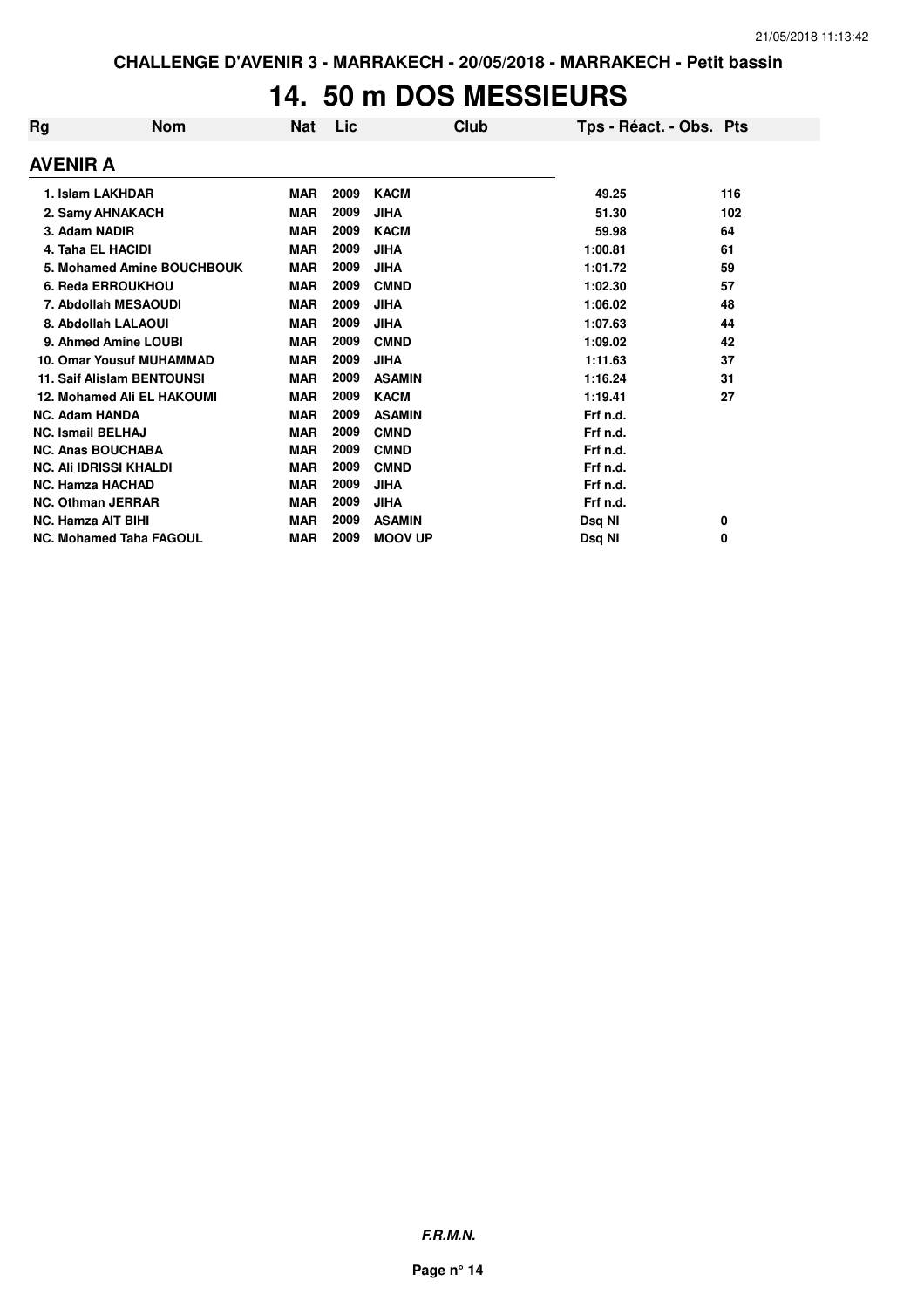#### **15. 4 x 25 m NAGE LIBRE DAMES**

| Rg                   | <b>Nom</b>                | Nat        | Lic  | Club          |          | Tps - Réact. - Obs. Pts |
|----------------------|---------------------------|------------|------|---------------|----------|-------------------------|
|                      | <b>AVENIR A</b>           |            |      |               |          |                         |
|                      | 1. Rihab BELGHERABAL      | <b>MAR</b> | 2009 | <b>JIHA</b>   | 1:31.20  | 0                       |
|                      | <b>Lalla Arwa LALAOUI</b> | <b>MAR</b> | 2009 | <b>JIHA</b>   |          | 0                       |
|                      | <b>Marwa EDDOUNNE</b>     | <b>MAR</b> | 2009 | <b>JIHA</b>   |          | 0                       |
|                      | <b>Yasmine QUANANE</b>    | <b>MAR</b> | 2009 | <b>JIHA</b>   |          | 0                       |
|                      | 2. Aya OUTALEB            | <b>MAR</b> | 2009 | <b>ASAMIN</b> | 1:36.81  | 0                       |
|                      | <b>Marwa HINDI</b>        | <b>MAR</b> | 2009 | <b>ASAMIN</b> |          | 0                       |
|                      | <b>Fatima SILVA PINTO</b> | <b>MAR</b> | 2009 | <b>ASAMIN</b> |          | 0                       |
|                      | <b>Sara TABIT</b>         | <b>MAR</b> | 2009 | <b>ASAMIN</b> |          | 0                       |
| <b>NC. Rim KAMAL</b> |                           | <b>MAR</b> | 2009 | <b>ASNS</b>   | Frf n.d. |                         |
|                      | <b>Joumana KHORSI</b>     | <b>MAR</b> | 2009 | <b>ASNS</b>   |          |                         |
|                      | Aya SABIR                 | <b>MAR</b> | 2009 | <b>ASNS</b>   |          |                         |
|                      | Safae SAHMAD              | <b>MAR</b> | 2009 | <b>ASNS</b>   |          |                         |
|                      | <b>AVENIR B</b>           |            |      |               |          |                         |
|                      | 1. Asmaa MALIKI           | <b>MAR</b> | 2010 | <b>JIHA</b>   | 1:43.30  | 0                       |
|                      | <b>Zohra LOUKILI</b>      | <b>MAR</b> | 2011 | <b>JIHA</b>   |          | 0                       |
|                      | <b>Nada LAAMOURI</b>      | <b>MAR</b> | 2010 | <b>JIHA</b>   |          | 0                       |
|                      | <b>Manar ELOUSDI</b>      | <b>MAR</b> | 2010 | <b>JIHA</b>   |          | 0                       |
|                      | 2. Chainez MAHJOUBI       | <b>MAR</b> | 2010 | <b>ASAMIN</b> | 1:45.88  | 0                       |
|                      | <b>Wifaq SAOUI</b>        | <b>MAR</b> | 2010 | <b>ASAMIN</b> |          | 0                       |
|                      | <b>Israe AMROUNE</b>      | <b>MAR</b> | 2010 | <b>ASAMIN</b> |          | 0                       |
|                      | <b>Manal EL AISSARI</b>   | <b>MAR</b> | 2011 | <b>ASAMIN</b> |          | 0                       |